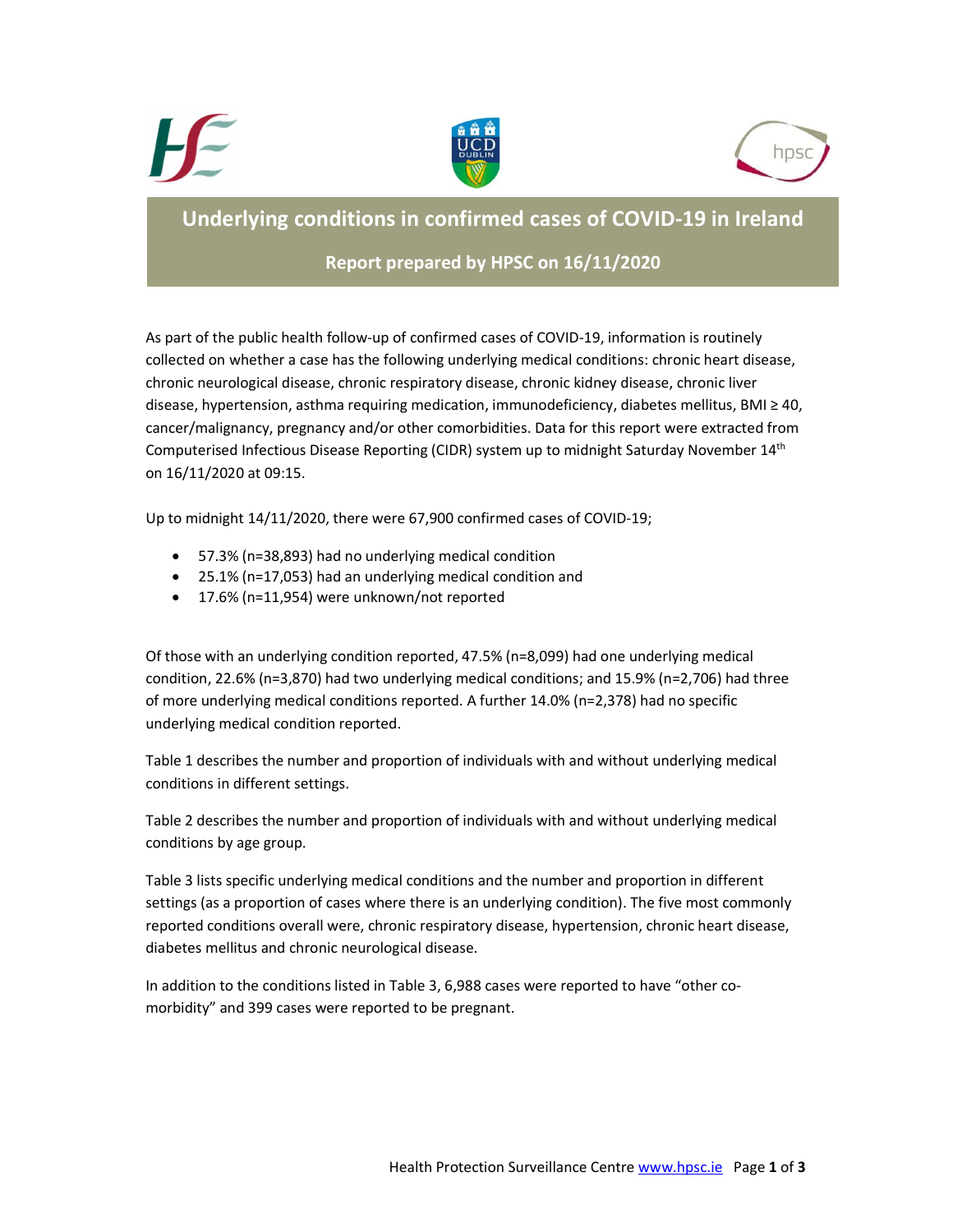|                         | Community     |        | <b>Acute Hospital</b> |        | All settings  |        | ICU    |        | <b>Died</b>   |        |
|-------------------------|---------------|--------|-----------------------|--------|---------------|--------|--------|--------|---------------|--------|
|                         | <b>Number</b> | %      | <b>Number</b>         | %      | <b>Number</b> | %      | Number | %      | <b>Number</b> | %      |
| Underlying condition    | 14,014        | 22.2%  | 3,039                 | 62.4%  | 17,053        | 25.1%  | 524    | 88.4%  | 1,606         | 93.1%  |
| No underlying condition | 37,812        | 60.0%  | 1,081                 | 22.2%  | 38,893        | 57.3%  | 69     | 11.6%  | 48            | 2.8%   |
| Unknown                 | 11,203        | 17.8%  | 751                   | 15.4%  | 11,954        | 17.6%  |        | 0.0%   | 71            | 4.1%   |
| Total                   | 63,029        | 100.0% | 4,871                 | 100.0% | 67,900        | 100.0% | 593    | 100.0% | 1,725         | 100.0% |

#### Table 1: Underlying medical conditions in individuals with confirmed COVID-19 by setting, up to midnight 14/11/2020

#### Table 2: Underlying medical conditions in individuals with confirmed COVID-19 by age group, up to midnight 14/11/2020

|                         |       | 15-24 vrs<br>$0-14$ vrs |        | 25-34 vrs |        | 35-44 vrs |        | 45-54 vrs |        | 55-64 vrs |       | 65-74 vrs |       | 75+ vrs |       | <b>Unknown</b> |     | Total  |        |        |
|-------------------------|-------|-------------------------|--------|-----------|--------|-----------|--------|-----------|--------|-----------|-------|-----------|-------|---------|-------|----------------|-----|--------|--------|--------|
| Underlying condition    | 454   | 7.9%                    | 1,307  | 11.1%     | 1,863  | 16.2%     | 2.134  | 20.0%     | 2.841  | 27.5%     | 2,652 | 35.9%     | 2,013 | 50.9%   | 1.783 | 57.7%          |     | 18.8%  | 17,053 | 25.1%  |
| No underlying condition | 4,653 | 81.0%                   | 8,784  | 74.6%     | 7,680  | 66.9%     | 6,682  | 62.8%     | 5,700  | 55.2%     | 3,382 | 45.8%     | 1,179 | 29.8%   | 827   | 12.6%          |     | 18.8%  | 38,893 | 57.3%  |
| Unknown                 | 635   | 11.1%                   | 1,690  | 14.3%     | 1,942  | 16.9%     | 1,829  | 17.2%     | 1,788  | 17.3%     | 1.348 | 18.3%     | 760   | 19.2%   | 1.942 | 29.6%          | 20  | 62.5%  | 11,954 | 17.6%  |
| Total                   | 5.742 | 100.0%                  | 11.781 | 100.0%    | 11.485 | 100.0%    | 10.645 | 100.0%    | 10,329 | 100.0%    | 7.382 | 100.0%    | 3.952 | 100.0%  | 6.552 | 100.0%         | -32 | 100.0% | 67.900 | 100.0% |

### Table 3: Specific underlying medical conditions in individuals with confirmed COVID-19 by setting (as a proportion of cases who have an underlying condition), up to midnight 14/11/2020

|                                | Community (n=14,014) |       |       | Acute Hospital (n=3,039) |       | All settings (n=17,053) |     | ICU (n=524) | Died (n=1,606) |       |  |
|--------------------------------|----------------------|-------|-------|--------------------------|-------|-------------------------|-----|-------------|----------------|-------|--|
| Chronic respiratory disease    | 3,316                | 23.7% | 776   | 25.5%                    | 4,092 | 24.0%                   | 156 | 29.8%       | 300            | 18.7% |  |
| Hypertension                   | 2,485                | 17.7% | 726   | 23.9%                    | 3,211 | 18.8%                   | 211 | 40.3%       | 304            | 18.9% |  |
| Chronic heart disease          | 2,289                | 16.3% | 1,214 | 39.9%                    | 3,503 | 20.5%                   | 277 | 52.9%       | 703            | 43.8% |  |
| Diabetes mellitus              | 1,343                | 9.6%  | 618   | 20.3%                    | 1,961 | 11.5%                   | 162 | 30.9%       | 255            | 15.9% |  |
| Chronic neurological disease   | 1,173                | 8.4%  | 440   | 14.5%                    | 1,613 | 9.5%                    | 28  | 5.3%        | 557            | 34.7% |  |
| Cancer/malignancy              | 688                  | 4.9%  | 456   | 15.0%                    | 1144  | 6.7%                    | 75  | 14.3%       | 268            | 16.7% |  |
| Chronic kidney disease         | 455                  | 3.2%  | 344   | 11.3%                    | 799   | 4.7%                    | 59  | 11.3%       | 195            | 12.1% |  |
| Asthma requiring medication    | 383                  | 2.7%  | 188   | 6.2%                     | 571   | 3.3%                    | 74  | 14.1%       | 34             | 2.1%  |  |
| Immunodeficiency including HIV | 485                  | 3.5%  | 146   | 4.8%                     | 631   | 3.7%                    | 36  | 6.9%        | 45             | 2.8%  |  |
| $BMI \geq 40$                  | 175                  | 1.2%  | 161   | 5.3%                     | 336   | 2.0%                    | 107 | 20.4%       | 34             | 2.1%  |  |
| Chronic liver disease          | 159                  | 1.1%  | 86    | 2.8%                     | 245   | 1.4%                    | 19  | 3.6%        | 32             | 2.0%  |  |

Health Protection Surveillance Centre www.hpsc.ie Page 2 of 3